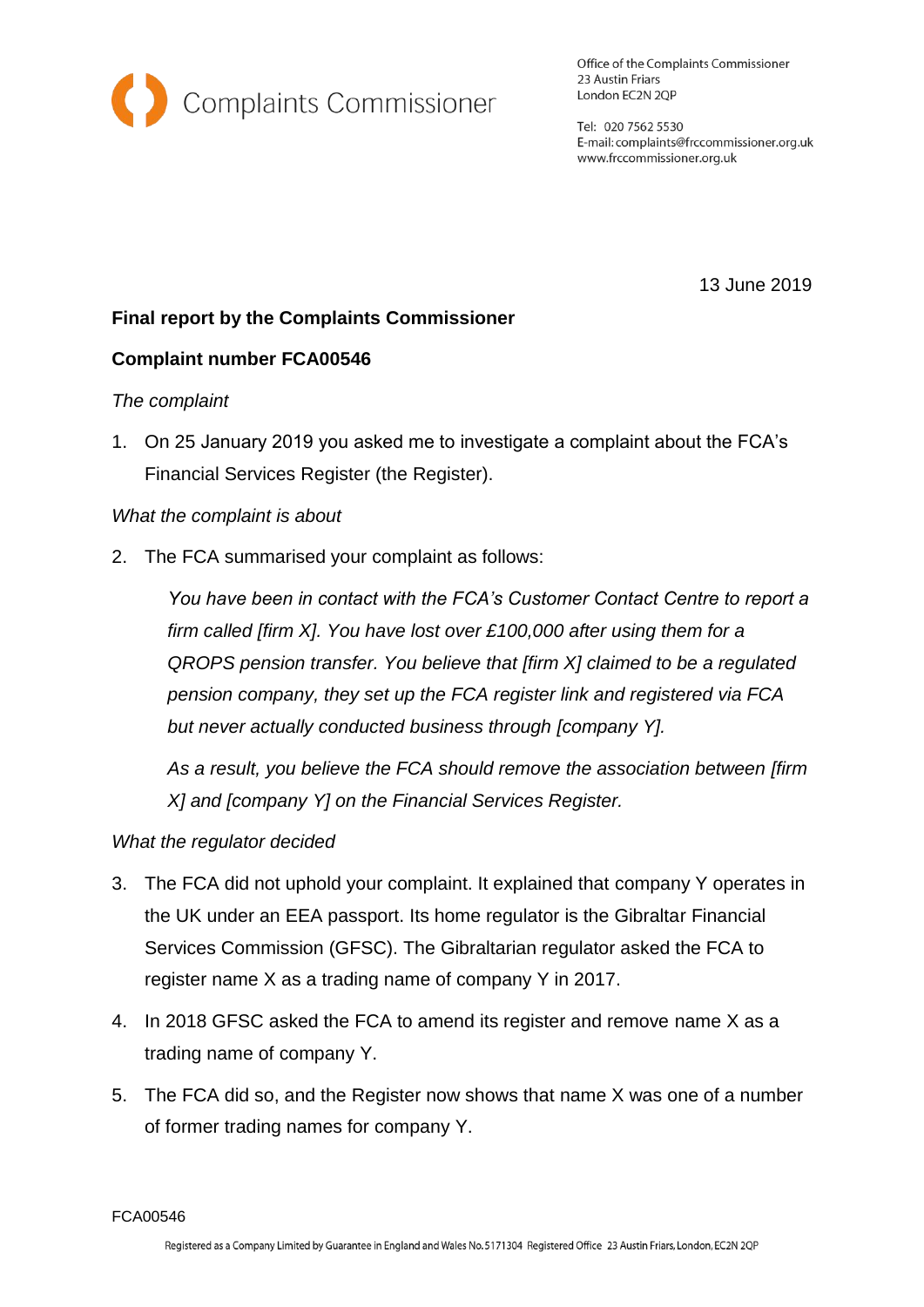6. The FCA has followed the EEA passporting rules and will not remove the reference to name X as a former trading name of company Y.

### *Why you are unhappy with the regulator's decision*

7. You do not believe the FCA should show this historic link between name X and company Y as name X refers to a separate company which went into liquidation and never did any business with or through company Y.

### *My analysis*

### Element One

- 8. I have reviewed the FCA file and can confirm that the GFSC asked the FCA to list name X as a trading name of company Y. I can also confirm that GFSC later asked the FCA to remove it.
- 9. The FCA has explained to you that under the EEA passporting rules, its expectation is that information provided by other EEA regulators has been correctly assessed by that regulator before they notify the FCA of any changes.
- 10. I agree with this. Company Y had already been registered with the FCA when GFSC asked the FCA to register name X as a trading name of the company in 2017, and the FCA amended its register.
- 11. The Register shows name X as a former trading name of company Y, which is still active. In 2018 GFSC asked the FCA to amend its register and remove name X as a trading name of company Y. The Register now shows that name X was one of a number of former trading names for company Y.
- 12. I consider that the Register is factually correct about the registration of name X.
- 13. I understand that you have been informed by GFSC that name X was never registered by firm Y in Gibraltar. I appreciate this creates a confusing picture for you. However, I can confirm from the records that GFSC did in fact ask the FCA to register the trade name.
- 14. However, even though the FCA's record is factually correct, it is important to consider whether the continued presence of the trading name on the register, even though clearly shown as a former trading name, is a real source of

#### FCA00546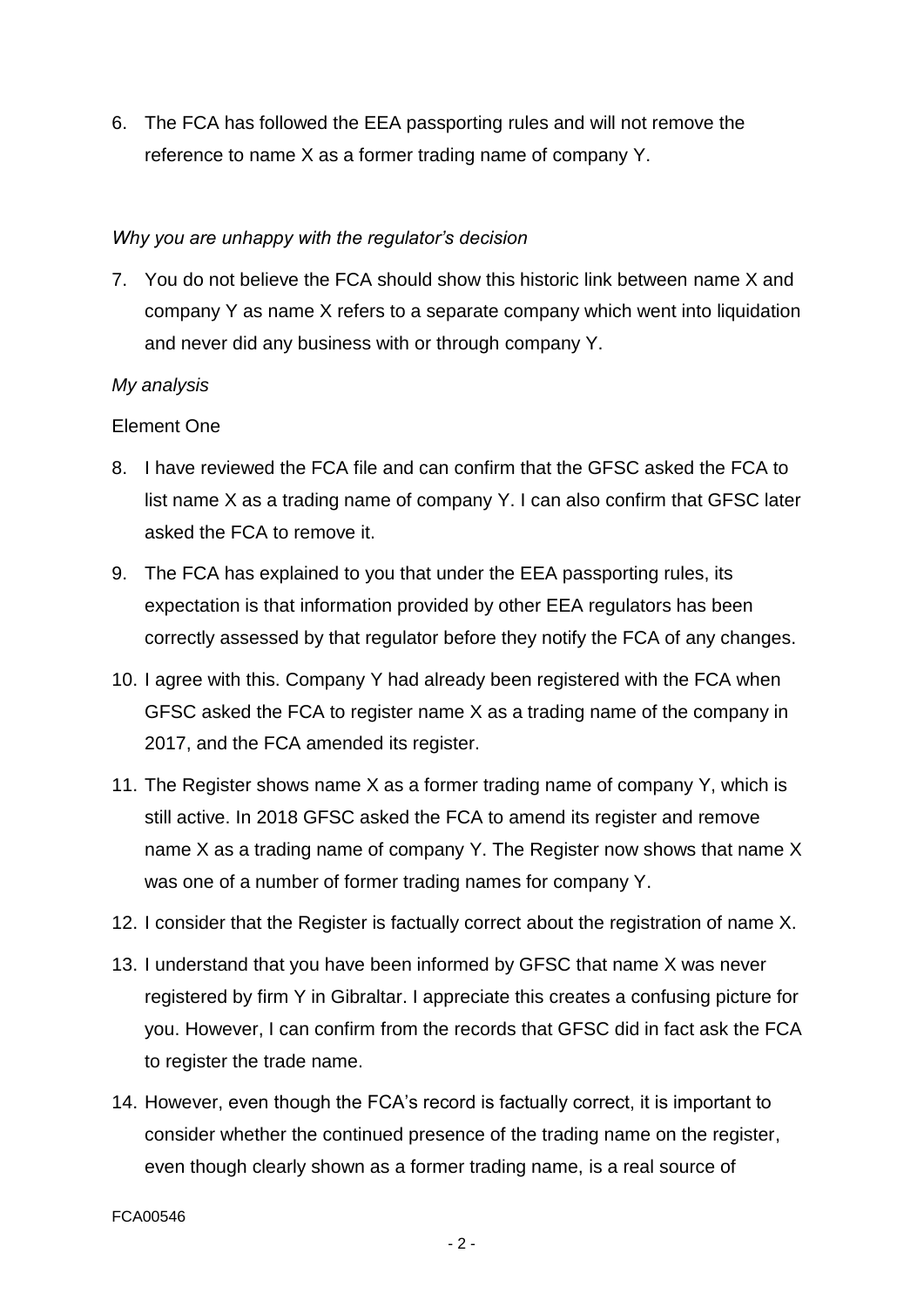continuing risk, or indeed whether its continued presence could be helpful to other consumers.

- 15. I asked both you and the FCA to explain why the continued presence of a former trading name on the register may represent any continuing risk.
- 16. The FCA's position is that the question of what historic information should be on the register is a matter for the FCA to determine, taking account of the legal objectives.
- 17. The FCA does not believe that removing the name from the historic trading names section of the register would provide any additional protection to consumers in this particular case, and keeping it on the register is in line with its general policies for all trading names that are registered.
- *18.* Your view is that maintaining the historic trading link on the register is detrimental to you as a consumer as it prevents you from being able to 'pursue firm X'. You say '*If the link is not removed I am stuck as any action I take is referred to Gibraltar due to the passporting, and in return Gibraltar refer me back as they have no jurisdiction over firm X'.*
- 19. As firm X went into liquidation in 2017, I do not think that you would be able to pursue the firm directly, as it no longer exists. As part of my investigation into your complaint, I have reviewed the FCA file. I can see that you informed the FCA Customer Contact Centre that it was your view that if name X was removed as a former trading name of firm Y, you would be able to make a claim against the now dissolved firm X with the Financial Services Compensation Scheme (FSCS).
- *20.* This is the reason you consider the presence of the trading name on the Register is a source of continuing risk, because in your view it is preventing you from making a claim to FSCS.
- FCA00546 *21.* I have carefully considered your arguments. In its email of 20 September 2018, the FCA Customer Contact Centre (CCC) advised you that, because the firm was not authorised by the FCA at the time you were given advice, it did not consider that you could make a claim through the FSCS. You should seek independent advice on this point, but it seems to me that the CCC's view is likely to be correct, and that the continuing presence of the historic name X on the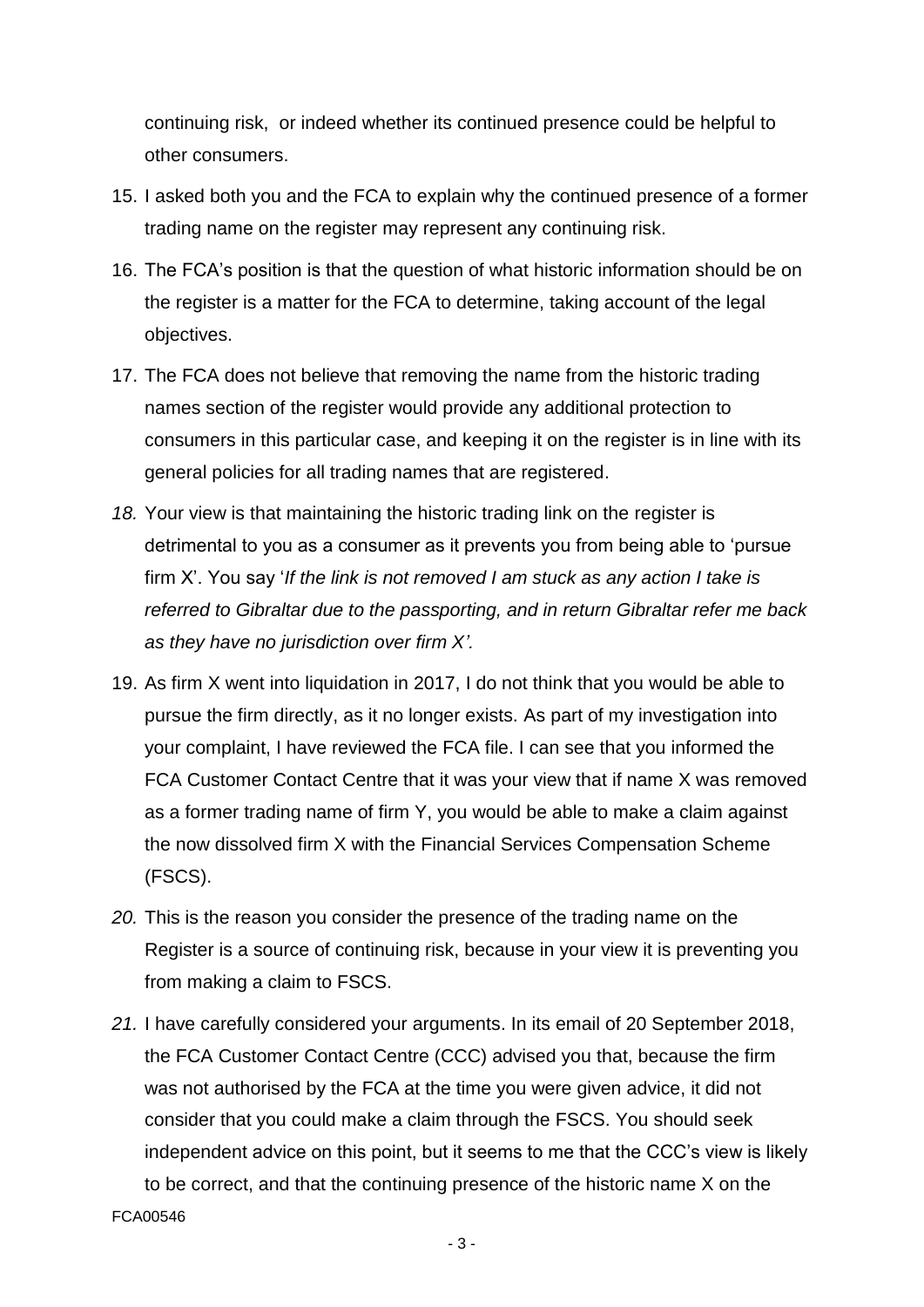register is unlikely to affect your position in making a claim to the FSCS. If you have clear evidence to the contrary, you should send this to me and the FCA, and it could be reviewed further.

# *My decision*

22. I am sorry for the difficulties in which you find yourselves, but for the reasons above I do not consider that the FCA has behaved unreasonably, and I do not uphold your complaint.

Antony Townsend Complaints Commissioner 13 June 2019